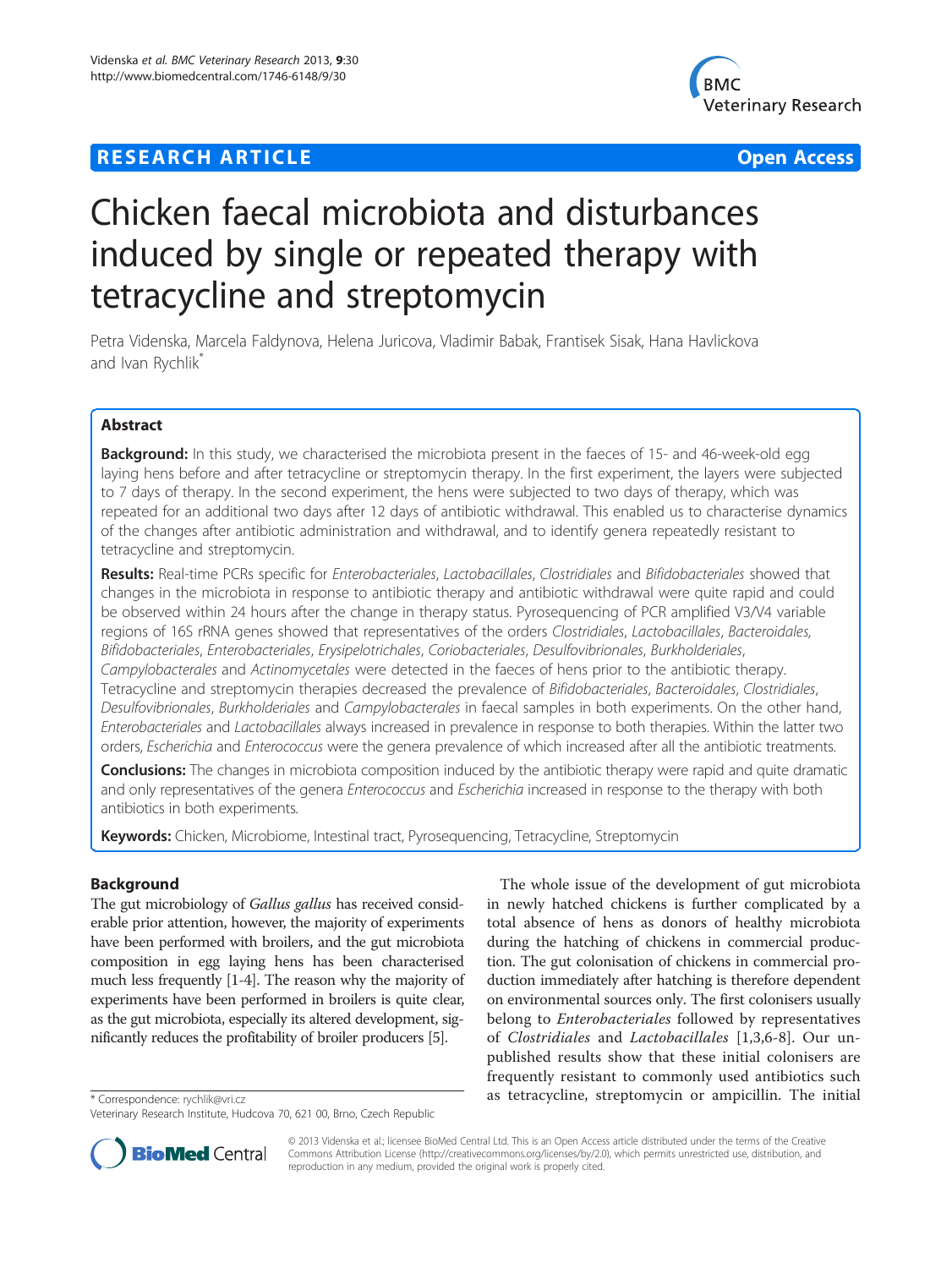<span id="page-1-0"></span>colonisation may therefore lead to the establishment of antibiotic resistant microbiota followed by a prolonged persistence of antibiotic resistant bacteria in the intestinal tract of chickens. However, for how long and how easily such resistant clones can be positively selected for by antibiotic therapy later during chicken life, is relatively unknown. The results obtained from humans or mice indicate that the changes induced by antibiotic therapy are quite severe but relatively soon after withdrawal of the therapy, within 2 weeks, the microbiota composition returns back to the state prior to the therapy [[9-12](#page-8-0)]. In this study we therefore characterised the chicken faecal microbiome and changes induced by antibiotic therapy. The obtained results allowed us to identify bacterial genera present in the chicken gut microbiome, and out of these the genera which were repeatedly resistant to both streptomycin and tetracycline therapy and could therefore serve as reservoirs and potential donors of antibiotic resistance to other bacterial species.

## Results

# Composition of faecal microbiota in layers subjected to single-cycle therapy determined by real-time PCR

The administration of streptomycin or tetracycline to 15-week-old layers resulted in an increased representation of Enterobacteriales and a decreased representation Bifidobacteriales, though an increased ratio of Enterobacteriales to total bacteria after streptomycin therapy was true for one time point only. Both these antibiotics had a similar activity on *Lactobacillales*, which increased in representation after termination of the therapy, despite a transient decrease in Lactobacillales immediately after the tetracycline treatment. Tetracycline also decreased representation of *Clostridiales* whereas streptomycin therapy did not influence the representation of Clostridiales considerably (Figure 1).

## Composition of faecal microbiota in layers subjected to repeated-cycle therapy determined by real-time PCR

Since the results in the previous experiment showed that significant changes in gut microbiota occur as early as two days after the initiation of antibiotic therapy, in the second experiment we subjected the hens only to a two-day therapy. In addition, we tested the consequences of repeated cycles of antibiotic therapy. Tetracycline therapy caused an increase in Enterobacteriales after the initial therapy but had no effect on Enterobacteriales immediately after the repeated therapy. Lactobacillales were resistant to both the streptomycin and tetracycline therapies, and their representation did not exhibit any clear response profile. Streptomycin and tetracycline therapies tended to decrease the representation of Bifidobacteriales and Clostridiales immediately after

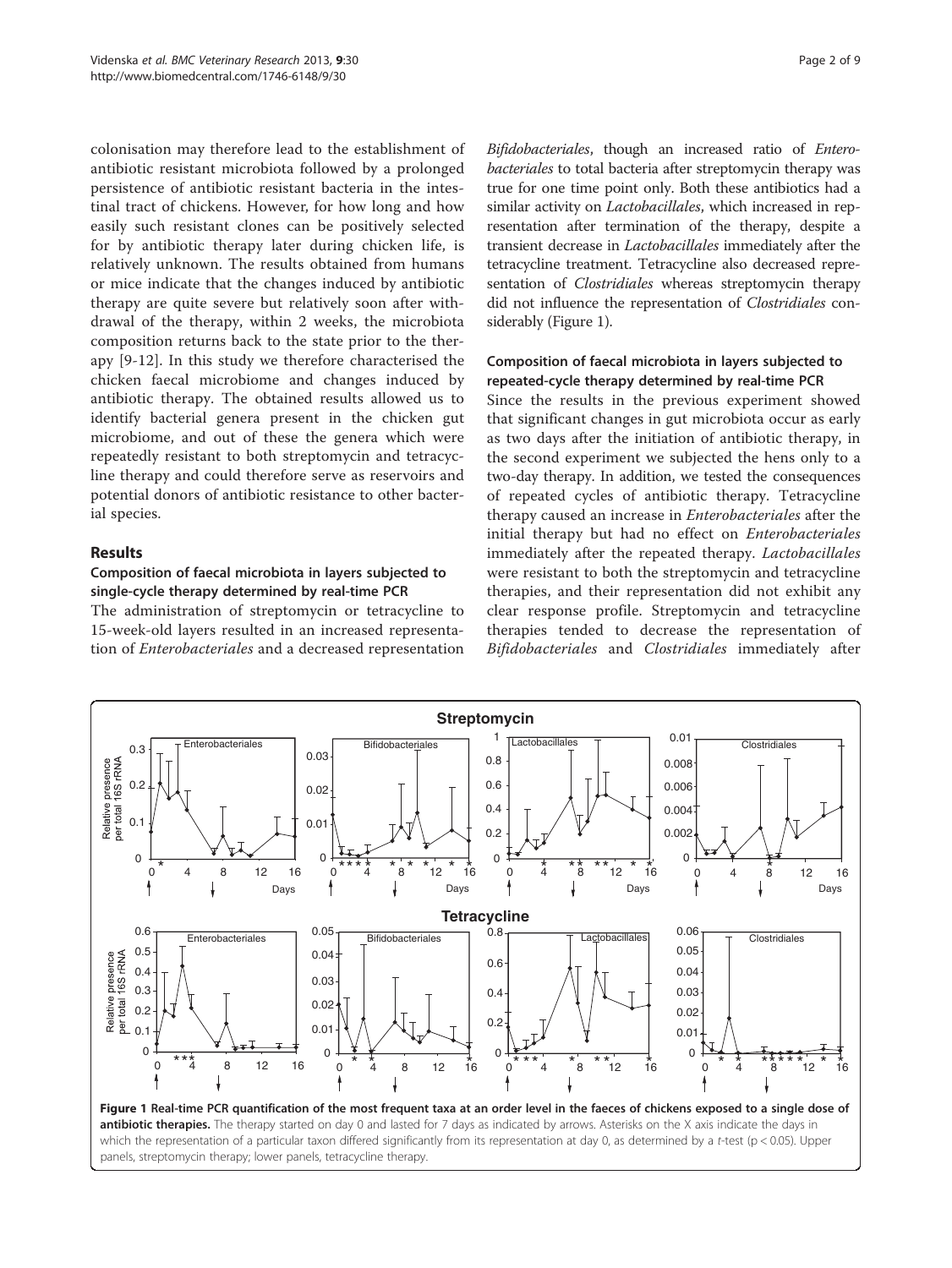<span id="page-2-0"></span>primary or repeated streptomycin and tetracycline administration, but soon after antibiotic withdrawal, an increase in the representation of these orders associated with a considerable day-to-day fluctuation was observed (Figure 2).

# Faecal microbiota prior to therapy determined by 454 pyrosequencing in both experiments

To obtain a deeper insight into the changes occurring to the faecal chicken microbiota in response to the antibiotic therapy, pyrosequencing of the V3/V4 regions of the 16S rRNA genes was undertaken. In between 14,446 and 76,785 independent sequences were obtained for 11 different samples. Representatives of 13 phyla were detected at least once during the 2 experiments (Table [1](#page-3-0) and Additional file [1](#page-7-0): Table S1), however, the vast majority of the microbiota, over 99%, was formed by representatives of 4 phyla only; Firmicutes, Bacteroidetes, Proteobacteria and Actinobacteria. The relative representation of individual phyla in the faeces differed prior to antibiotic therapy between the 2 experiments. In the single-cycle therapy experiment, a slightly lower level of Firmicutes and higher levels of Proteobacteria and Actinobacteria were observed when compared with the repeated-cycle therapy experiment (Figure [3\)](#page-3-0). The difference in the initial status of the chicken faecal microbiota in both the experiments was even more obvious at the order level. In the first experiment, Clostridiales dominated over the representatives of the remaining orders whereas the faecal microbiota of hens in the second experiment with repeated antibiotherapy was dominated by Lactobacillales (Figure [3](#page-3-0)).

# The complexity of faecal microbiota after antibiotic therapy determined by 454 pyrosequencing

Therapy with both antibiotics in both experiments reduced the complexity of gut microbiota two days after antibiotic therapy. Chao1 index estimated the total number of OTUs prior the therapy in the layers in the first experiment to 769 and 887 which decreased to 209 and 240 after two days of streptomycin and tetracycline therapy, respectively. Prior the second experiment with the repeated antibiotic therapy, Chao1 index estimated the total number of OTUs present in faeces to 1,791 which decreased to 709 and 290 after two days of streptomycin and tetracycline therapy, respectively. The interruption of antibiotic therapy for 12 days allowed for a rapid recovery of microbiota since Chao1 index increased to 1,043 and 1,510 after streptomycin and tetracycline therapy, respectively. However, the repeated antibiotic administration decreased the microbiota complexity again as the Chao1 index decreased to 422 and 357 after repeated streptomycin or tetracycline therapies, respectively (Table [1\)](#page-3-0).

UniFrac β-diversity analysis followed by PCoA (principal co-ordinate analysis) indicated a clear separation between

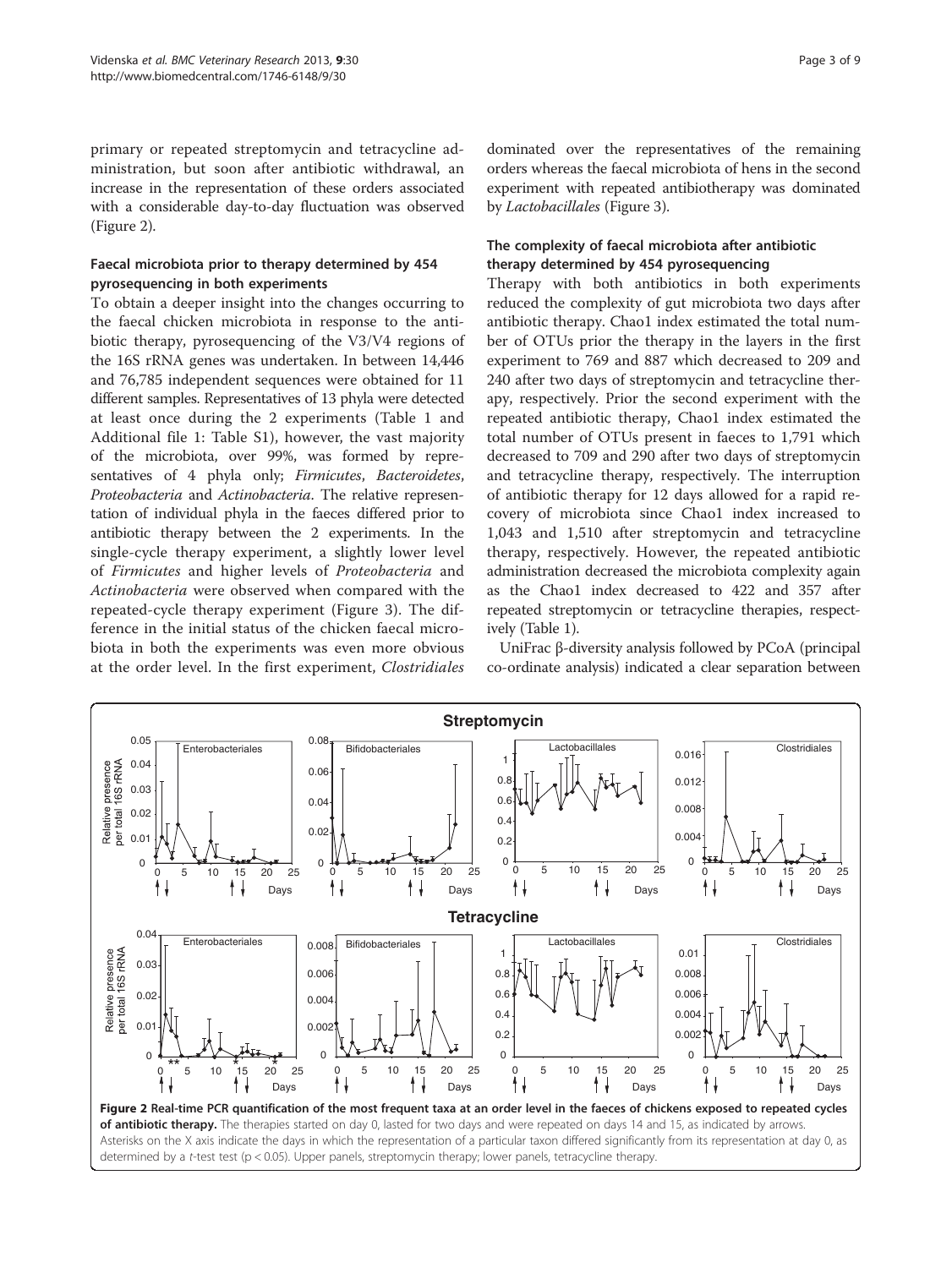|                   |                |                | <b>Experiment 1</b> |                |                |                |                | <b>Experiment 2</b> |           |           |           |
|-------------------|----------------|----------------|---------------------|----------------|----------------|----------------|----------------|---------------------|-----------|-----------|-----------|
| Day               | $\overline{0}$ | $\overline{0}$ | $\overline{2}$      | $\overline{2}$ | $\overline{0}$ | $\overline{2}$ | $\overline{2}$ | 14                  | 14        | 16        | 16        |
| phyllum           | Str            | Tet            | Str                 | Tet            | Str/Tet        | Str            | Tet            | Str                 | Tet       | Str       | Tet       |
| Bacteria. other   | 0.02           | 0.02           | 0.02                | 0.02           | 0.02           | 0.01           | <b>ND</b>      | 0.09                | 0.46      | <b>ND</b> | <b>ND</b> |
| Actinobacteria    | 7.21           | 4.09           | 0.38                | 0.09           | 1.67           | 8.7            | 0.01           | 0.35                | 1.76      | 0.24      | 0.11      |
| Bacteroidetes     | 13.04          | 3.56           | 0.07                | 0.02           | 6.61           | 0.57           | <b>ND</b>      | 2.48                | 11.3      | 0.04      | <b>ND</b> |
| Cyanobacteria     | 0.01           | <b>ND</b>      | 0.02                | 0.01           | <b>ND</b>      | <b>ND</b>      | <b>ND</b>      | <b>ND</b>           | <b>ND</b> | <b>ND</b> | <b>ND</b> |
| Deferribacteres   | <b>ND</b>      | <b>ND</b>      | <b>ND</b>           | <b>ND</b>      | 0.02           | <b>ND</b>      | <b>ND</b>      | <b>ND</b>           | 0.23      | <b>ND</b> | <b>ND</b> |
| Firmicutes        | 61.83          | 86.60          | 45.07               | 27.81          | 89.88          | 90.3           | 99.88          | 89.84               | 82.94     | 99.22     | 99.8      |
| Fusobacteria      | <b>ND</b>      | <b>ND</b>      | <b>ND</b>           | <b>ND</b>      | 0.77           | 0.12           | <b>ND</b>      | 6.81                | 0.24      | 0.4       | <b>ND</b> |
| Chloroflexi       | <b>ND</b>      | <b>ND</b>      | 0.003               | <b>ND</b>      | <b>ND</b>      | <b>ND</b>      | <b>ND</b>      | <b>ND</b>           | <b>ND</b> | <b>ND</b> | <b>ND</b> |
| Lentisphaerae     | <b>ND</b>      | <b>ND</b>      | <b>ND</b>           | <b>ND</b>      | 0.003          | <b>ND</b>      | <b>ND</b>      | <b>ND</b>           | <b>ND</b> | <b>ND</b> | <b>ND</b> |
| Proteobacteria    | 17.80          | 5.33           | 54.41               | 72.04          | 0.9            | 0.16           | 0.08           | 0.28                | 2.2       | 0.03      | 0.04      |
| Spirochaetes      | <b>ND</b>      | <b>ND</b>      | <b>ND</b>           | <b>ND</b>      | 0.001          | <b>ND</b>      | <b>ND</b>      | <b>ND</b>           | <b>ND</b> | <b>ND</b> | <b>ND</b> |
| Synergistetes     | <b>ND</b>      | <b>ND</b>      | <b>ND</b>           | <b>ND</b>      | 0.1            | 0.07           | <b>ND</b>      | 0.11                | 0.82      | <b>ND</b> | <b>ND</b> |
| Tenericutes       | <b>ND</b>      | <b>ND</b>      | <b>ND</b>           | <b>ND</b>      | 0.001          | <b>ND</b>      | <b>ND</b>      | <b>ND</b>           | <b>ND</b> | <b>ND</b> | <b>ND</b> |
| TM7               | 0.09           | 0.39           | 0.01                | <b>ND</b>      | 0.01           | 0.02           | <b>ND</b>      | 0.01                | <b>ND</b> | 0.01      | <b>ND</b> |
| OTU*              | 590            | 709            | 172                 | 273            | 2222           | 433            | 182            | 896                 | 1028      | 236       | 228       |
| Chao1             | 1106           | 932            | 488                 | 263            | 4592           | 709            | 263            | 1675                | 1860      | 490       | 364       |
| OTU 14.446        | 478            | 528            | 131                 | 182            | 869            | 433            | 164            | 541                 | 799       | 211       | 165       |
| Chao1 14,446      | 769            | 887            | 209                 | 240            | 1791           | 709            | 290            | 1043                | 1510      | 422       | 357       |
| Evenness          | 0.615          | 0.57           | 0.3                 | 0.24           | 0.37           | 0.47           | 0.2            | 0.39                | 0.45      | 0.22      | 0.28      |
| Shannon index     | 4.03           | 3.68           | 1.71                | 1.26           | 2.87           | 2.85           | 1.03           | 2.65                | 3.12      | 1.25      | 1.53      |
| Total n. of reads | 22,885         | 29,269         | 32,010              | 25,031         | 76,785         | 14,446         | 19,834         | 37,707              | 22,615    | 17,808    | 27,703    |

<span id="page-3-0"></span>Table 1 The relative representation of individual phyla (in% of total microbiota) prior to, during and after the antibiotic therapy

ND – not detected.

\* OTU – number of OTUs using all reads available for each sample, Chao1 index estimates OTUs richness; OTU 14,446 and Chao1 14,446 - as above but normalised to randomly selected 14,446 reads for each sample, i.e. to the number of reads available for the sample with the lowest coverage; "Evenness" characterises how close in numbers each OTUs were present in each microbial population; Shannon index combines both species richness and evenness of their distribution within given microbial population.

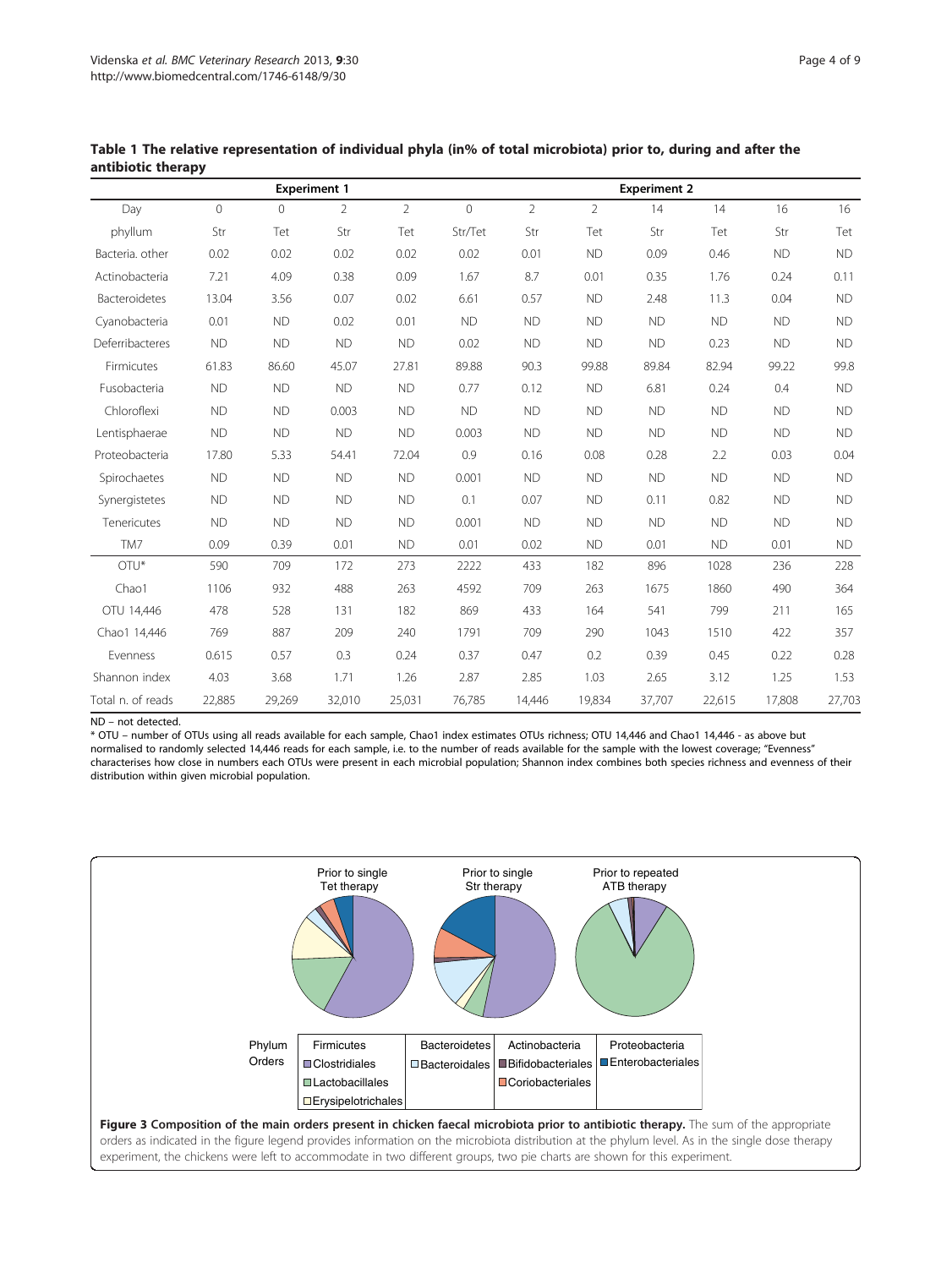the antibiotic treated and non-treated groups using both un-weighted and weighted analysis (Figure 4). The PC1 (principal coordinate) in the un-weighted analysis, which ignores the relative representation of individual microbiota members, showed that a single factor explained 27% of all the variability among compared groups. PC1 in weighted analysis, which includes the relative representation of individual OTU into calculation, explained 52% the variability among compared groups. Displaying the microbiota representatives in biplot PCoA indicated slightly lower effect of primary streptomycin treatment in the second experiment. This analysis also clustered the representatives of phyla Bacteroidetes and Actinobacteria with the nontreated layers and Proteobacteria with the antibiotic-treated layers (Figure 4).

Analysis at the lower taxonomical levels showed that the therapy with both antibiotics in both the experiments always reduced the prevalence of Bifidobacteriales, Bacteroidales, Clostridiales, Desulfovibrionales, Burkholderiales and Campylobacterales. On the other hand, the orders Enterobacteriales and Lactobacillales increased in relative representation after the administration of both tetracycline and streptomycin in both experiments (Additional file [1](#page-7-0): Table S1). When we analysed the composition of the orders in which the increase in prevalence was recorded in both experiments at the genus level, Enterobacteriales was comprised of representatives of the genera Pantoea, Proteus, Citrobacter, Enterobacter and Escherichia. However, since around 98% of all Enterobacteriales were formed by Escherichia, the increase observed for the whole order after both streptomycin and tetracycline administration was caused by the representatives of genus Escherichia. The order Lactobacillales comprised of 10 different genera, out of which the genera Lactobacillus, Enterococcus, Paralactobacillus and Streptococcus formed more than 99% of all Lactobacillales. However, only representatives of the genus Enterococcus increased in both experiments and after the therapies with both antibiotics.

#### Microbiota composition along the chicken digestive tract

In the last experiment, we searched for the possible sources of microbiota which increased in representation during or after therapy. Pyrosequencing of 16S rRNA amplification products from crop, gizzard, stomach, duodenum, ileum, caecum and colon DNA resulted in between 2,332 and 25,997 independent sequences. The crop, gizzard, stomach and small intestine were mutually quite similar in composition to each other but different from the caecum and colon. The crop was dominated by Lactobacillus followed by Gallibacterium (family Pasteurellaceae). The less abundant genera in the crop included Veillonella and Enterococcus. Feacalibacterium and Bacteroides were detected in the stomach although these genera were otherwise characteristic for the caecum and colon. Both parts of the small intestine were dominated by Lactobacillus species. The diversity of microbiota considerably increased in the caecum and colon (Chao1 OTU estimates predicted 342 different OTUs in the crop, 1,028 in the gizzard, 733 in the stomach, 1,223 in the duodenum, 169 in the ileum, 1,821 in the caecum and 4,647 in the colon) with different strict anaerobes forming the majority of microbiota members (Figure [5](#page-5-0) and Additional file [2:](#page-7-0) Table S2).

#### **Discussion**

In this study we characterised chicken faecal microbiota and changes induced by antibiotic therapy by real time PCR and pyrosequencing of 16S rRNA amplification products. The results from the real time PCR must be considered with increased care as it was rather difficult to design primer pairs specific for orders as diverse as Clostridiales. This can be clearly seen if data from Figure [1](#page-1-0) and [2](#page-2-0) are compared with Figure [3.](#page-3-0) If Y axis scaling in Figures [1](#page-1-0) and [2](#page-2-0) is multiplied by a factor of 100, the same

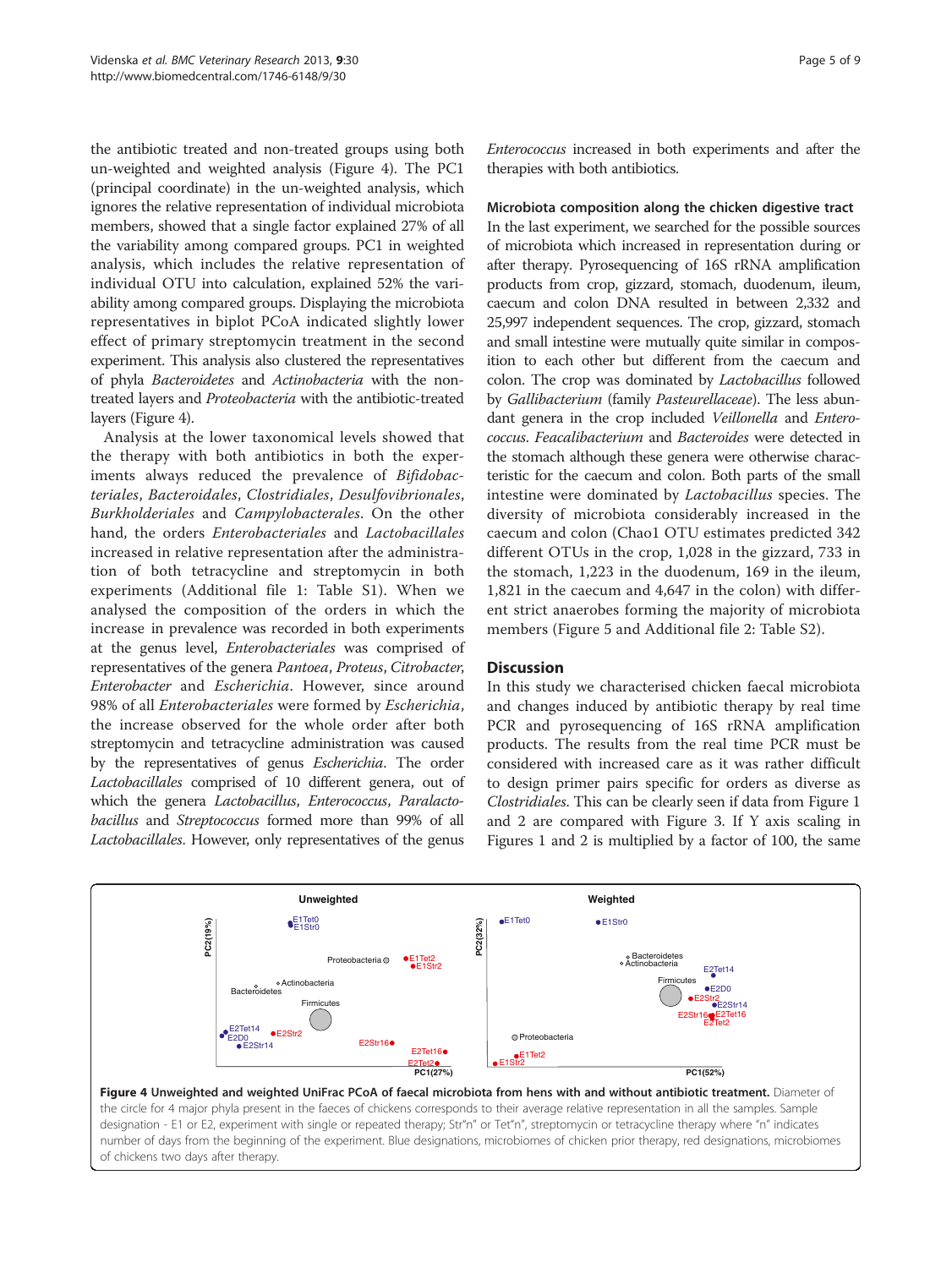<span id="page-5-0"></span>

percentage out of total microbiota as in Figure [3](#page-3-0) can be deduced. Such comparison shows that real time PCR detection of Enterobacteriales and Lactobacillales provided similar data as pyrosequencing but Bifidobacteriales and Clostridiales were highly underestimated by the real time PCR. Being aware of this, we used the real time PCR mainly to characterise time-dependent changes in microbiota composition, which should be less affected by the relaxed specificity of the 2 real time PCRs, and also to obtain some information on hen-to-hen variation.

The composition of faecal microbiota prior to the antibiotic therapy was similar to that reported in previous studies in chickens i.e. Firmicutes dominating, followed by Bacteroidetes and Proteobacteria [\[1,4,7](#page-7-0)]. In the 15-week layers, there was a higher proportion of Proteobacteria at the expense of Firmicutes when compared with the 46-week old hens, which may correlate with known gradual colonisation patterns in young animals [[8,13](#page-8-0)] but may also be a consequence of the 3-week adaptation to a new, clean experimental animal house prior to the first experiment.

The changes in microbiota composition induced by the antibiotic therapy were rapid and quite dramatic as in between 55 (streptomycin therapy in the first experiment) to 94% (first tetracycline administration during the second experiment) of OTU disappeared or decreased below the detection limit within 48 after antibiotic administration. Only representatives of the genera Enterococcus and Escherichia increased in response to the therapy with both antibiotics in both experiments, despite the fact that layers of different age and with different microbiota composition were used in the two experiments. However, one has to be reminded that the increases

reported in this study may not necessarily correlate with the increase in total bacterial counts of the appropriate taxon. If streptomycin or tetracycline inactivated certain groups of bacteria but left the others unaffected, the latter will increase in proportion but not in actual numbers. Since the chickens or hens were kept under the same conditions, all the birds were provided the same feed and for the duration of the experiment, they were kept in animal house with air conditioning and strict hygienic regime minimising the external sources of microbiota to technical minimum, we did not include a control non-treated group. We believe that such extensive changes in gut microbiota upon antibiotic administration were direct consequences of the therapy and not of random fluctuation in gut microbiota composition.

Interestingly, the origin of the representatives of Enterococcus and Escherichia could be quite different. Although we performed the microbiota characterisation along the digestive tract only in a single set of samples, representatives of *Enteroccocus* were present only in the proximal parts of the digestive tract (crop, gizzard, stomach) while representatives of Escherichia were found in caecum or colon. On the other hand, sources of Lactobacillus which increased in faeces in the single cycle therapy experiment could originate from the crop till the jejunum. Not surprisingly we observed the increase in Lactobacillus prevalence in faeces only in the single-dose therapy experiment where a low representation of Lactobacillus was observed prior to the therapy, leaving a space for Lactobacillus increase after the therapy withdrawal. This could not happen in the experiment with repeated therapy as in this case, the Lactobacillus representation was quite high prior to antibiotic therapy not allowing for an additional increase. The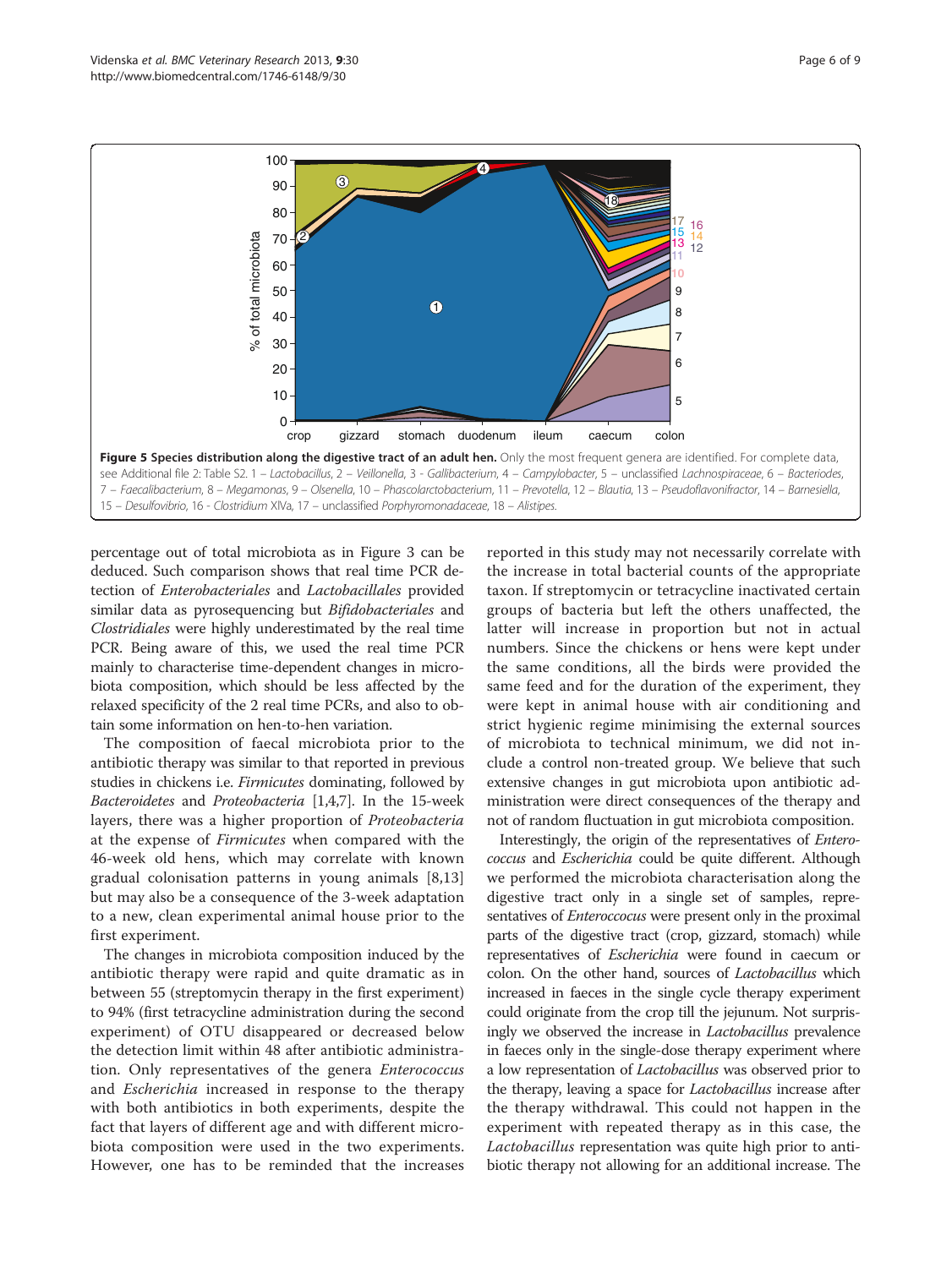restoration of microbiota complexity after therapy withdrawal was nearly as rapid as the changes immediately after the therapies. Twelve days after the withdrawal, the estimated number of OTUs increased and PCoA analysis clustered microbiomes of such layers with that of the nontreated layers. One of the potential reservoirs for such a rapid microbiota restoration could be found in the stomach, since in this organ we found certain microbiota members which were otherwise common to caecum, colon or faeces.

## Conclusions

Although the experiments described in this study have been performed on a limited number of hens and in pooled samples, we observed that the changes in microbiota composition induced by the antibiotic therapy were rapid and quite dramatic and only representatives of the genera Enterococcus and Escherichia increased in response to the therapy with both antibiotics in both experiments. Interestingly, the restoration of microbiota complexity after therapy withdrawal was nearly as rapid as the changes immediately after the therapies. The stomach can be understood as one of the possible reservoirs for such a rapid microbiota restoration since certain microbiota members, which were otherwise common to caecum, colon or faeces, were found also in this organ.

#### Methods

#### Experimental animals

Female Lohmann Brown layers, obtained from a commercial producer with no history of antibiotic use, were used in this study. The handling of animals in the study was performed in accordance with current Czech legislation. The specific experiments were approved by the Ethics Committee of the Veterinary Research Institute followed by the Committee for Animal Welfare of the Ministry of Agriculture of the Czech Republic.

#### Single-cycle therapy

Twelve-week-old layers were transferred from a farm and allowed to adapt in the experimental animal house for 3 weeks prior to the antibiotic therapy. During the adaptation period, the layers were divided into two groups kept at separate rooms, each group consisting of 5 layers. Daily water consumption of the groups of 5 birds was determined and this information was used to provide layers with the antibiotics in the drinking water at such a concentration that the daily uptake was equivalent to 60 mg of tetracycline or 15 mg of streptomycin per kg of body weight, respectively. The drinking water with antibiotics was administered successively for 7 days and faecal samples were individually collected from each layer. The first sampling was performed when the layers were 15-week old, just prior to the antibiotic administration (day 0), followed by sampling on days 1, 2, 3, 4, 7, 8, 9, 10, 11, 14 and 16, when the experiment was terminated.

#### Repeated-cycle therapy

The aim of this experiment was to characterise the changes in the faecal microbiota of hens subjected to repeated cycles of antibiotic therapy. Two groups of five, 46-week-old hens were brought to the institute, housed in separate rooms, subjected to antibiotic therapy without any adaptation with the same antibiotics and at the same dosage as in single-cycle experiment. Furthermore, since in the first experiment we found that the greatest changes in gut microbiota were observed as early as two days after the antibiotic therapy, we treated the hens with the antibiotics for two days only, let them recover for 12 days without antibiotic administration, and on day 14, the therapy was repeated for additional two days. Faecal samples were individually collected on days 0, 1, 2, 3, 4, 7, 8, 9, 10, 11, 14, 15, 16, 17, 18, 21 and 22, when the experiment was terminated.

#### Characterisation of microbiota along the digestive tract

Three adult 46-week-old hens were sacrificed and the contents of the crop, gizzard, stomach, duodenum, ileum, caecum and colon were taken for DNA purification. The composition of microbiota was determined in all the samples from all 3 birds by real-time PCR (see below), and the samples from the hen exhibiting the median values in most of the real time PCRs were subjected to pyrosequencing of the 16S rRNA amplification products (see below).

#### DNA purification and taxon-specific real-time PCR

DNA was extracted from the faeces by QIAamp DNA Stool Mini Kit according to the manufacturer's instructions (Qiagen) and stored at −20°C until use. Taxon-specific primers were designed from the variable regions of 16S rRNA genes with PRIMROSE software [\[14\]](#page-8-0) and the specificity of the primers was tested by RDP ProbeMatch program. Two primer pairs specific for the conservative regions of 16S rRNA genes (domain Bacteria universal primer pairs) served to determine the total bacterial DNA present in the samples (Table [2\)](#page-7-0). Real-time PCR was carried out using QuantiTect SYBR Green PCR Kit (Qiagen) in a LightCycler LC480 thermocycler (Roche). The PCR was initiated with a hot start for 15 min at 95°C followed by 45 cycles of 20 sec at 95°C, 30 sec at 60°C and 30 sec at 72°C. Melting temperatures were determined after PCR to verify the correctness of each PCR product. After PCR, the Ct values of the genes of interest were subtracted from an average Ct value of amplifications performed with universal primer pairs for the domain Bacteria ( $\Delta$ Ct). The relative amount of each taxon in the total bacterial population was finally calculated as  $2^{\triangle$ Ct [\[15,16\]](#page-8-0).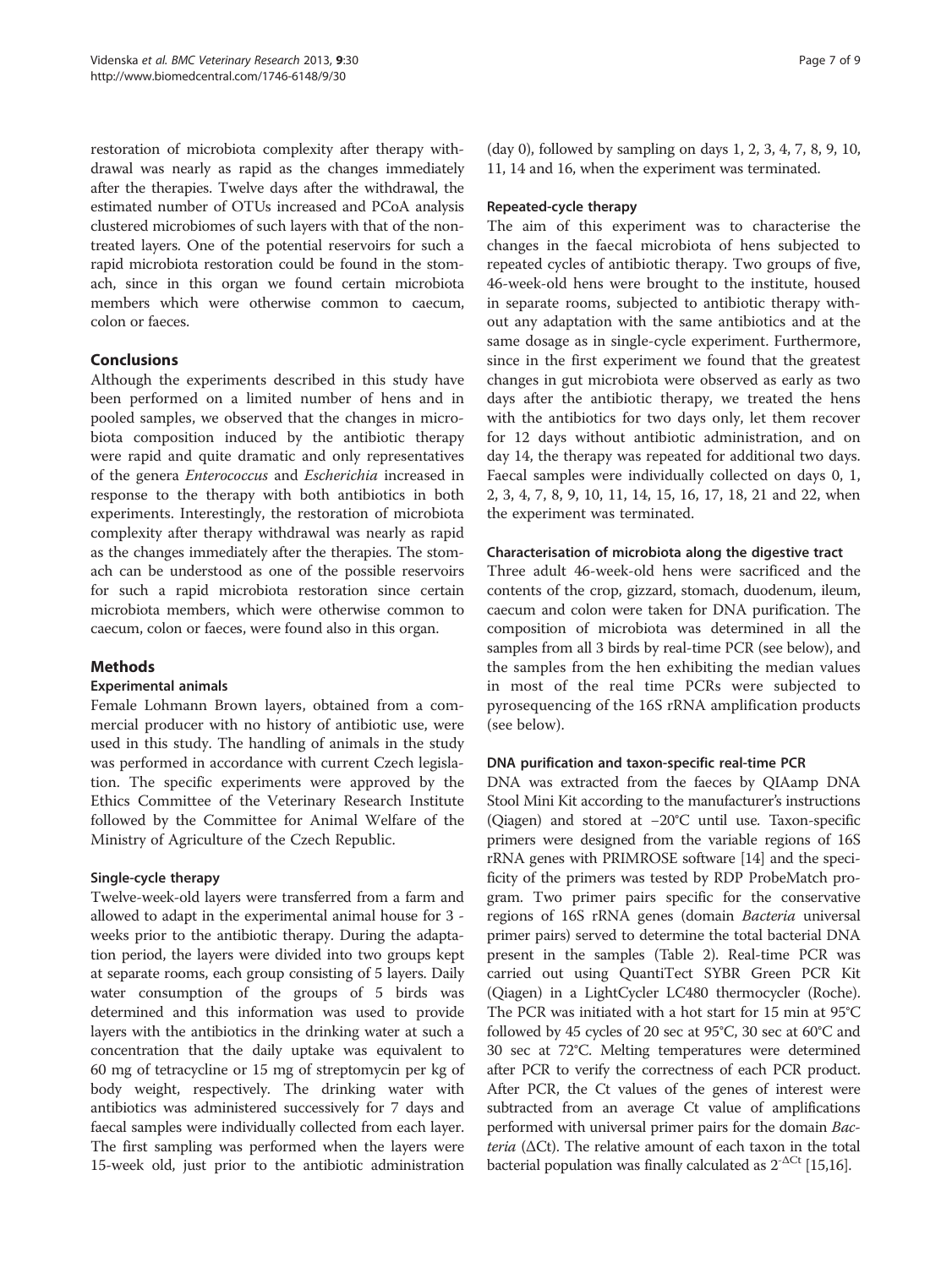<span id="page-7-0"></span>Table 2 List of primers used in this study

| Primer       | <b>Target</b>                   | Sequence $5'$ - $3'$        | Reference  |
|--------------|---------------------------------|-----------------------------|------------|
| 16S Bifido-F | <i><b>Bifidobacteriales</b></i> | GGTGTGAAAGTCCATCG           | this study |
| 16S Bifido-R | <i><b>Bifidobacteriales</b></i> | ACCGGGAATTCCAGTCT           | this study |
| 16S Clost-F  | Clostridiales                   | GCGTTATCCGGATTTAC           | this study |
| 16S Clost-R  | Clostridiales                   | ACACCTAGTATTCATCG           | this study |
| 16S Entero-F | Enterobacteriales               | <b>STGAGACAGGTGCTGCA</b>    | this study |
| 16S Entero-R | Enterobacteriales               | AAAGGATAAGGGTTGCG           | this study |
| 16S Lacto-F  | Lactobacillales                 | CTTGAGTGCAGAAGAGG           | this study |
| 16S Lacto-R  | <i>Lactobacillales</i>          | CACTGGTGTTCTTCCAT           | this study |
| 16S univ-1 F | all bacteria                    | GTGSTGCAYGGYTGTCGTCA        | [17]       |
| 16S univ-1R  | all bacteria                    | <b>ACGTCRTCCMCACCTTCCTC</b> | [17]       |
| 16S univ-2 F | all bacteria                    | GAGGAAGGIGIGGAIGACGT        | [13]       |
| 16S_univ-2R  | all bacteria                    | AGICCCGIGAACGTATTCAC        | [13]       |

#### Pyrosequencing

Equal amounts of faecal DNA originating from the layers of the same treatment group and time were pooled prior to PCR and used as a template in PCR with forward primer 5'-CGTATCGCCTCCCTCGCGCCATCAG-MID-GGAGGCAGCAGTRRGGAAT- 3' and reverse primer 5'-CTATGCGCCTTGCCAGCCCGCTCAG-MID-CTACCR GGGTATCTAATCC-3'. The underlined sequences were required at different steps of amplicon pyrosequencing. The sequences in italics are specific to the conserved sequences of bacterial 16S rRNA genes allowing amplification of the V3/V4 hypervariable region [[18\]](#page-8-0). MID represents different 10 bp sequences which enable simultaneous sequencing and re-identification of DNA originating from different samples. After PCR, the amplification products were loaded onto a 1.2% agarose gel, separated by gel electrophoresis and gel-purified using a QIAEX II Gel Extraction Kit (Qiagen). Pyrosequencing was performed using a GS Junior 454 sequencer and GS Junior Titanium sequencing chemistry exactly according to the manufacturer's instructions (Roche). In one sequencing run, the amplification products from 4 samples were mixed and analysed.

#### Sequence analysis

The FASTA and qual files generated as an output of pyrosequencing were uploaded into Qiime software [\[19](#page-8-0)]. Quality trimming criteria included no mismatch in the bar code sequences and maximally 1 mismatch in the primer sequences. In the next step, chimeric sequences were predicted and excluded from the analysis. The obtained sequences were then classified with RDP Seqmatch with an OTU (operational taxonomic units) discrimination level set up to 97%. Diversity analyses (Chao1 richness, Evenness estimation and Shannon index) on OTU clusters were performed using all sequences available for each sample. Finally, UniFrac analysis [[20](#page-8-0)] followed by principal coordinate analysis and Biplot data visualisation was used to characterise diversity in the microbial populations tested.

#### **Statistics**

Data from real-time PCR are presented as average ± SD. The comparison of taxon representation at a particular day to the representation on day 0, i.e. prior to antibiotic therapy, was evaluated by a t-test using SPSS v.14 statistical software.

#### Additional files

[Additional file 1: Table S1.](http://www.biomedcentral.com/content/supplementary/1746-6148-9-30-S1.xls) List of all reads and OTUs identified after antibiotic treatment in both experiments of this study.

[Additional file 2: Table S2.](http://www.biomedcentral.com/content/supplementary/1746-6148-9-30-S2.xls) List of all reads and OTUs identified along digestive tract of adult hen.

#### Competing interests

The authors state that they do not have and financial or personal conflicts that could inappropriately bias their work.

#### Authors' contributions

PV performed the pyrosequencing, analysed the data and helped to draft the manuscript. MF and HJ purified the DNA, designed real time PCR primers and performed the real time PCR. FS and HH were responsible for the animal experiments and sample collection. VB performed the statistical analysis. IR participated in the design of the study, data analysis and helped to draft the manuscript. All authors read and approved the final manuscript.

#### Acknowledgement

This work has been supported by the projects MZE0002716202 of the Czech Ministry of Agriculture, AdmireVet project CZ.1.05/2.1.00/01.0006 – ED0006/ 01/01 from the Czech Ministry of Education and EMIDA HealthyGut project. Authors would like to thank Peter Eggenhuizen for his English language corrections and Prof. Paul O'Toole for his introduction to the Qiime software.

#### Received: 27 September 2012 Accepted: 9 February 2013 Published: 13 February 2013

#### References

- 1. Zhu XY, Zhong T, Pandya Y, Joerger RD: 16S rRNA-based analysis of microbiota from the cecum of broiler chickens. Appl Environ Microbiol 2002, 68:124–137.
- 2. Knarreborg A, Simon MA, Engberg RM, Jensen BB, Tannock GW: Effects of dietary fat source and subtherapeutic levels of antibiotic on the bacterial community in the ileum of broiler chickens at various ages. Appl Environ Microbiol 2002, 68:5918–5924.
- 3. Lu J, Idris U, Harmon B, Hofacre C, Maurer JJ, Lee MD: Diversity and succession of the intestinal bacterial community of the maturing broiler chicken. Appl Environ Microbiol 2003, 69:6816–6824.
- 4. Nordentoft S, Molbak L, Bjerrum L, De Vylder J, Van Immerseel F, Pedersen K: The influence of the cage system and colonisation of Salmonella Enteritidis on the microbial gut flora of laying hens studied by T-RFLP and 454 pyrosequencing. BMC Microbiol 2011, 11:187
- 5. Bokkers EA, de Boer IJ: Economic, ecological, and social performance of conventional and organic broiler production in the Netherlands. Br Poult Sci 2009, 50:546-557.
- 6. Amit-Romach E, Sklan D, Uni Z: Microflora ecology of the chicken intestine using 16S ribosomal DNA primers. Poult Sci 2004, 83:1093–1098.
- 7. Qu A, Brulc JM, Wilson MK, Law BF, Theoret JR, Joens LA, Konkel ME, Angly F, Dinsdale EA, Edwards RA, et al: Comparative metagenomics reveals host